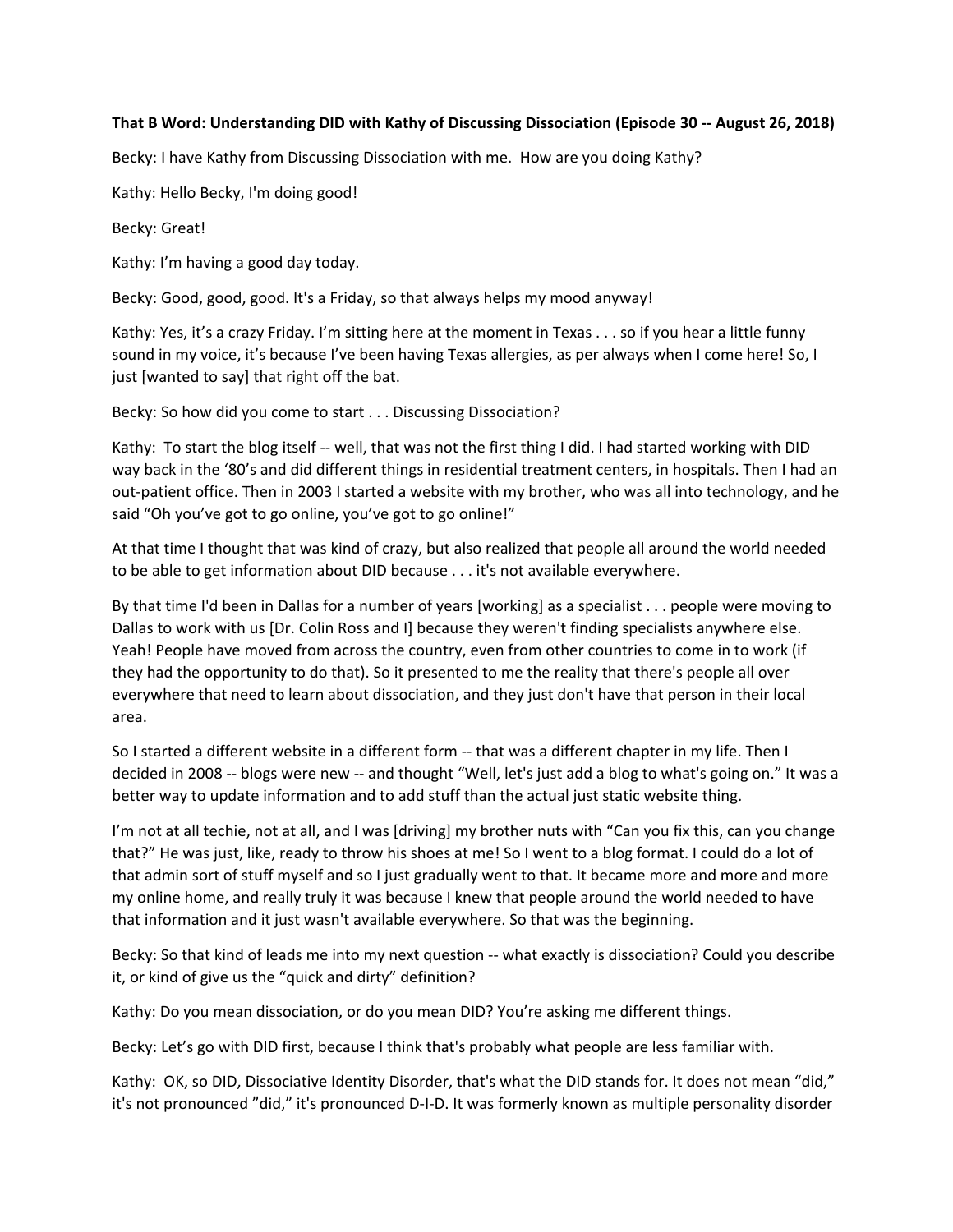which is also called "MPD." What that is, is a very extreme form of having to survive a very extreme form of trauma.

So if a very young child, for example, is in a situation where they are being hurt severely, or there's just a lot of conflict in their life -- but for most children it's very much about a trauma base where it's just too painful and too much trouble -- then they need to separate from what's happening to them.

If you have a little child who's being traumatized and being hurt, especially in a very painful way, they might actually need to leave their body, or separate from the pain itself. But then on top of that they don't have a parent or a caregiver who is comforting them from whatever trauma they're experiencing, and that means they're on their own, and they are alone with trying to figure out what this abuse situation is . . . That's hard enough for us to figure out as adults.

How anyone ever thinks that a young child is going to be able to tolerate some extreme abuse, and just manage life is just beyond me. So what these little children end up having to do is they divide themselves, so to speak . . . especially if the pain is so bad [that they need to say] "That's not me, that's not me, that's not me, that's not me, that's not me." That's one option. Or they might actually float or separate themselves from the body itself, from the body pain, when it's that extreme.

Or . . . the whole [mentality of] "If it was me I don't want to remember it," so they just kind of blocked out of their mind. But the whole point is they try to dissociate or dis-associate themselves, like separate themselves from the trauma, from the pain, from the information, from the conflict.

That may be during the daytime, especially if the little child is old enough to go to school; they still have to function in school, they have to get up in the morning, they have to go and pass their math tests, and they have to learn.

They have to act like everything is fine, "We have to be happy." They can't pretend they're sad and crying and upset from whatever assault they just went through the night before. They have to put on a happy face because a lot of times abusers will say "Don't you dare tell."

There's rules. They can't show that they've been abused. Everybody's situation is different, but a lot of times there's always some sort of "Don't tell" rule, or "If you do [tell], this will happen." So the child has to learn to keep that secret from their own selves because they can't carry it.

They don't have help, they don't understand it, they don't know what it means -- it hurts too much. So they have to separate themselves from that event and then be the little girl that goes to school and tries to pass that math test too, and then she can separate from the other little girl, [the] other [girl] over there last night, because the one over there last night certainly can't do the math test, and the one over here who has to take the math test can't be thinking about last night.

So they just start splitting themselves. Then if trauma keeps happening, and there's still no comfort, and there's still no support and there's still no safety there, then once as a child they learn how to split themselves apart, that becomes the method of choice, the method of necessity for how to cope with such extreme trauma.

They keep having to split, keep having to split, keep having to split. Every time it gets [to be] too much for any one child to carry, they have to split into another one. So that's kind of how the systems grow, the number of people [they have inside], just because they have as many as they need.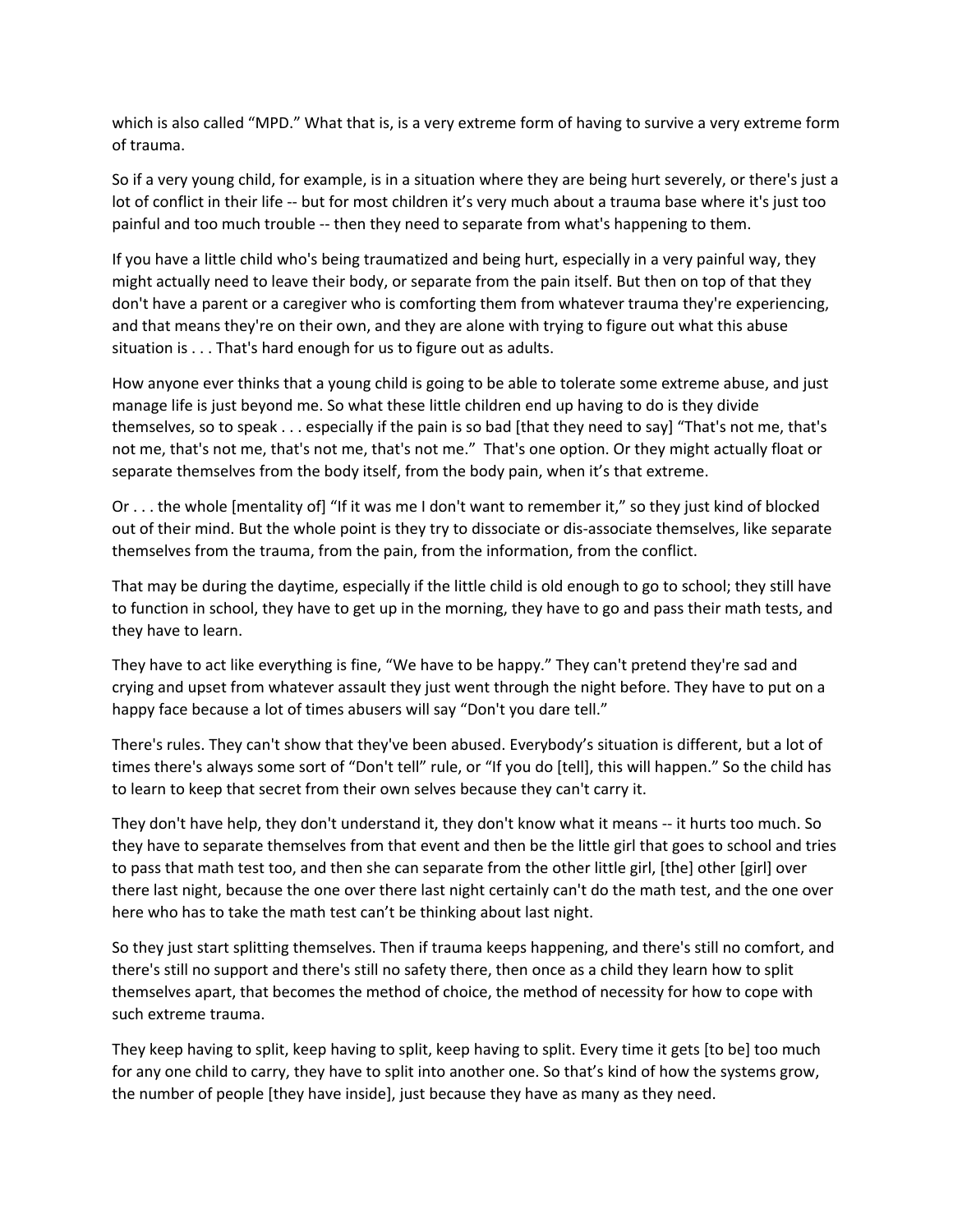It could just be a bunch -- it could be six, it could be sixty -- it really all depends on how much extreme, horrible stuff [they had] to go through. How lonely were they, in terms of [being] alone with the trauma, alone with the information? Do they have any support anywhere, did they have any help anywhere? Because the less help they had, the more they would have to divide it within themselves to carry the load. There's nowhere else to help.

Becky: So how does that differ [to] . . . what you're describing with the splitting off? Is that what dissociation actually is?

Kathy: Dissociation is a whole continuum of things -- it's everything from sort of just forgetting, just sort of blocking things out, sort of going into a trance state, day-dreaming off into never Neverland. Those are sort of normal versions of dissociating because you're sort of not connecting to the here and now . . . you're taking yourself off somewhere else and you're just disconnected from what's happening.

Then it can get more extreme, for example, you can dissociate from your body. The more dissociative you are, the more you can actually separate from your body itself. So you may just be able to turn off pain. The more dissociated people can sort of step outside of their body. Some folks can step outside of their body and see themselves, or sometimes they do that in trauma -- they might actually float above their body in their mind and feel like they're up in the corner of the room.

That's a real common one -- that they're just floating up in the front of the room, and they're watching down at the little person down there that's getting hurt. But they don't want to be down there and getting hurt so they -- in their mind, and their soul, their spirit, whatever you want to call it -- they can float above, and so they just separate themselves. Then they can escape the trauma that way. The body actually doesn't get to escape the trauma, obviously. But in the mind, and in the rest of the body of that person -- on that level -- they can escape the trauma by separating from it.

Dissociation is everything from not being aware, driving down the highway, and saying "I don't remember stopping at that stop light" -- all of us do that, I've done that, it's a normal thing -- to full-blown, on-purpose dissociative wall to completely forget, don't want to know, absolute amnesia. It's totally blocked away, and they don't even realize that that's part of their life. It can go to that extreme.

Becky: Would you call that a psychotic episode? Or is that separate from [what] a psychotic episode would be?

Kathy: It's not psychotic. It can look psychotic at first. For example I had a client once that when I met her, she clearly was a mother of one child. But the other problem that brought her to therapy in the first place is she had just had a situation where she had woken up -- in her mind she had just woken up, kind of come to -- and she didn't know who she was. Didn't have any idea what was going on and she didn't have a clue who that kid was over there. No association, no awareness. There was this complete break of reality. She did not know who that child was.

Now it was clearly her child . . . all [of us] around her knew it was her child. A part of her certainly knew it was her child, but there had been such a strong dissociative wall between Part A and Part B [of her], that Part B didn't recognize that.

Now was she crazy? No. It could have looked like [that for] someone who just walked [into] the room at that point in time, right? Without a bigger part of the story. But with the rest of the story that part of her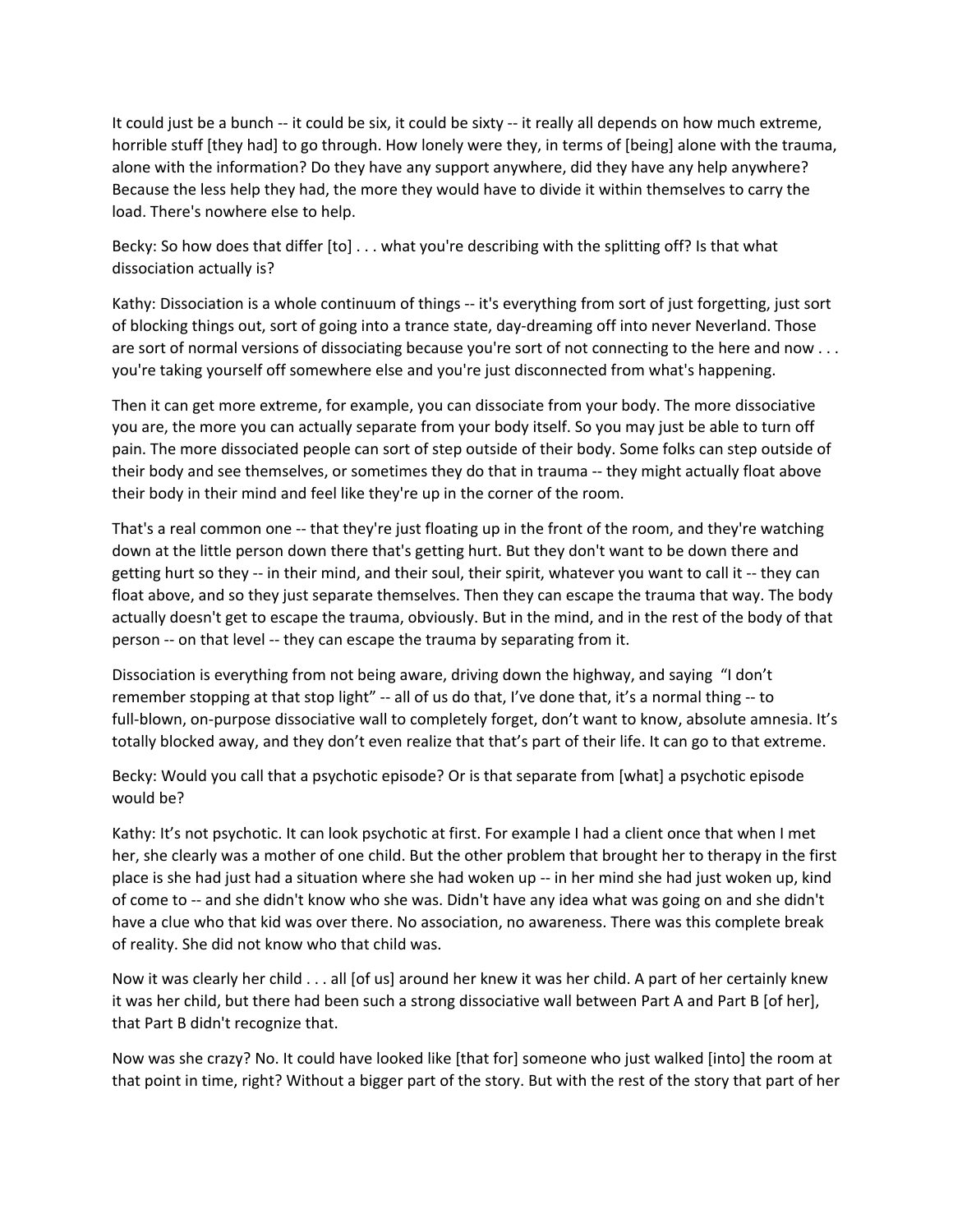wasn't particularly out of reality. They had just sort of been so contained within their internal world that they didn't know that 20 years had passed.

That's really all that happened. Because dissociative parts can be tucked inside, they can be frozen, they can be split off. That's part of the dissociation.

If someone splits off at age five, or age ten, they may or may or may not grow older or younger. Say if you have a part that split off at age 15, and they don't want to deal with the world, and they take themselves off like a teenager and stomp off -- they have the opportunity to just shut their inside door and go in their room and stay in there and never come out. I've met someone that's done this before, so that could happen. Then 20 years later they walk out the room again; it's like Rip Van Winkle. 20 years later life has changed a lot. But that particular part has stayed inside . . . and was allowed in that person's life to stay inside -- they didn't have to come out and check out the rest of the world. So it was like 20 years had gone. That's why they just didn't know.

So it's not really psychotic. It can look [that] because it's like, "Well, how can you not know that your own kid?" But you have to understand what that dissociative wall [is]. And once they had time to figure out what was going on, and you connect them today . . . and they start getting connected [to] whoever else is in the system -- it's not a psychotic thing, because they just need the information. It's just really, truly like sometimes they have been asleep and no one has told them. They just didn't know because they were behind that dissociative wall . . . it's not like they really lose touch with reality

Becky: It's just that reality is different for them.

Kathy: Yes, yes. You know if you've been asleep you need to know what happened while you were asleep. It's just that. It doesn't mean you're crazy because you didn't know what happened while you were asleep. It just means you didn't know while you were dissociated away. You didn't get the information.

It can sure feel crazy because all of a sudden you wake up, and you think it feels like it's 1982, and it's [actually] 2018. It feels weird! If they freeze into the body it can feel like "I feel like a five-year old and why am I in this great big adult body?" So [it feels] really crazy but it's not. I promise you it's not!

Becky: What kind of time frame does it take for your typical (if there is such a thing as a typical) DID survivor to be able to integrate everything together, [and] "get better" (for lack of a better term?)

Kathy: Well, integration is a whole other topic but in terms of getting better, if I use the word getting better, to me [that] means being stable, being functional, being able to be happy in life. It varies a lot from person to person because it varies a lot in terms of the quality of help that they can have. Quality help -- and there's a lot of qualifiers here -- if you can get quality help, if you can be safe so there's no more ongoing abuse . . .

If you're still being hurt you're still going to need those dissociative walls, you're still going to need to protect yourself, you're still going to need to not know, you're still going to be doing all the things to keep your dissociation as opposed to lower your dissociation.

So if you're not being hurt, if you're safe, you're getting help, it's still going to take a number of years just to even get your team working together, so that your inside system is friendly and functional. Everybody is split for a reason, everybody holds opposite opinions and opposite thoughts and opposite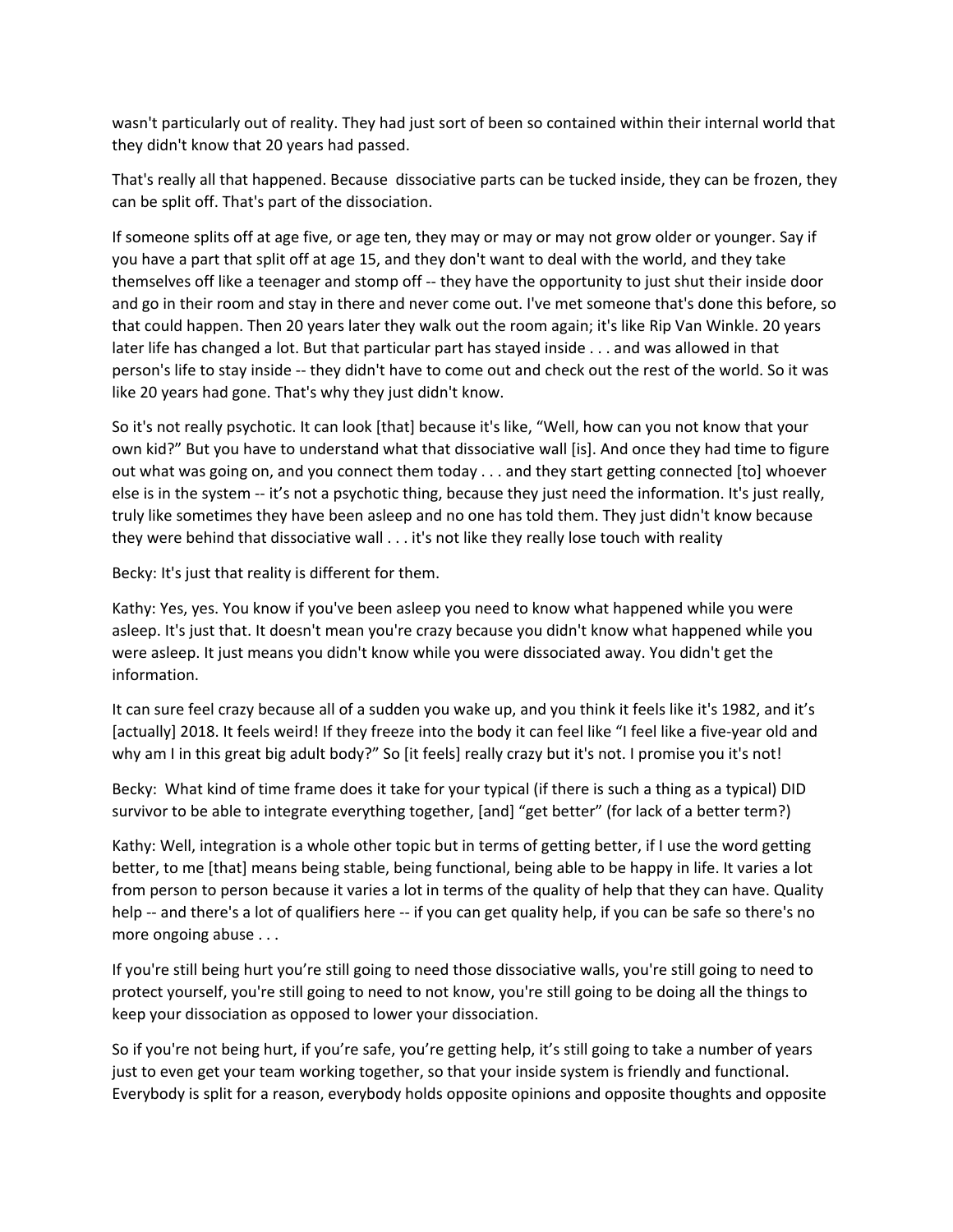experiences. The little girl who went to school eventually really doesn't know about the little girl that was hurt that night, and as things grow up over time the little girl who went to school doesn't want to know about what happened at night time. Do you see what I'm saying?

It gets more and more like that -- more divided. Then the little girl who got hurt in the nighttime never got to go to school, so she doesn't know anything about it. A lot of times [little] parts will come out that don't know how to read and write, because they feel like they didn't get educated. So it takes a lot of time to put the pieces back together, to connect the past with the present, and the present with the past.

So it actually takes several years. People will come in [and say:] "Well, I've been in therapy for six months! Why am I not better?" It's going to take a lot longer than six months [to] be able to see [a] noticeable improvement.

If you really work with your system, work with your team, you should be able to feel some definite improvement within six months, or within a year, or within even two years you should really [be] able to feel some improvement. Now you know that there's more to do. But if you're into years [of therapy], into [years of knowing] your system, your DID diagnosis, and you're not feeling any better, then there is something missing in your approach.

If people try to start with their memories, and they push memories (because we know it's a traumabased disorder), but if they start too much with their memories . . . Memories will a lot of time pull up flashbacks. [They] will pull up self injury, and there's all this chaos and conflict and confusion . . . and they want to talk, they don't want to talk, they do talk and there's a backlash for talking . . . It just creates a mess.

If they happen to be working with a therapist who would say "Yeah, trauma-based disorder -- we need to work on that on the trauma," but they haven't actually done any other system work, and gotten to know their people, they're going to be making more [of a] mess for the person because they don't have the system work. They don't have that internal teamwork to handle all this bad news about trauma, and it just makes a mess.

If they're flip flopping the approach, and doing that way, then it's going to take longer because it's like putting the cart before the horse. It sounds like it's the right way but it's not. They have to know who their people are, [and become] friends with them in order to handle the information.

Becky: You use the word "system" -- you mean the people that are inside the person? I'm sorry, I'm not exactly sure what terms to use.

Kathy: Yes, that's exactly what I'm talking about. As the person splits through the years of time they end up having a system of people. They have two or three that go to school, some at this age, this age, [and] this age.

For someone to be DID they've had extreme trauma . . . there's usually multiple abusers, and there are years of abuse. There's a giant lack of caretaking. There's ongoing abandonment and there's ongoing neglect. So there's usually tons of stuff that is creating problems for the child, so they split, and split, and split, and split, and split, time after time, after time . . . By the time they're twelve or thirteen or fifteen -- whatever years old -- they've most likely got a dozen or two different parts.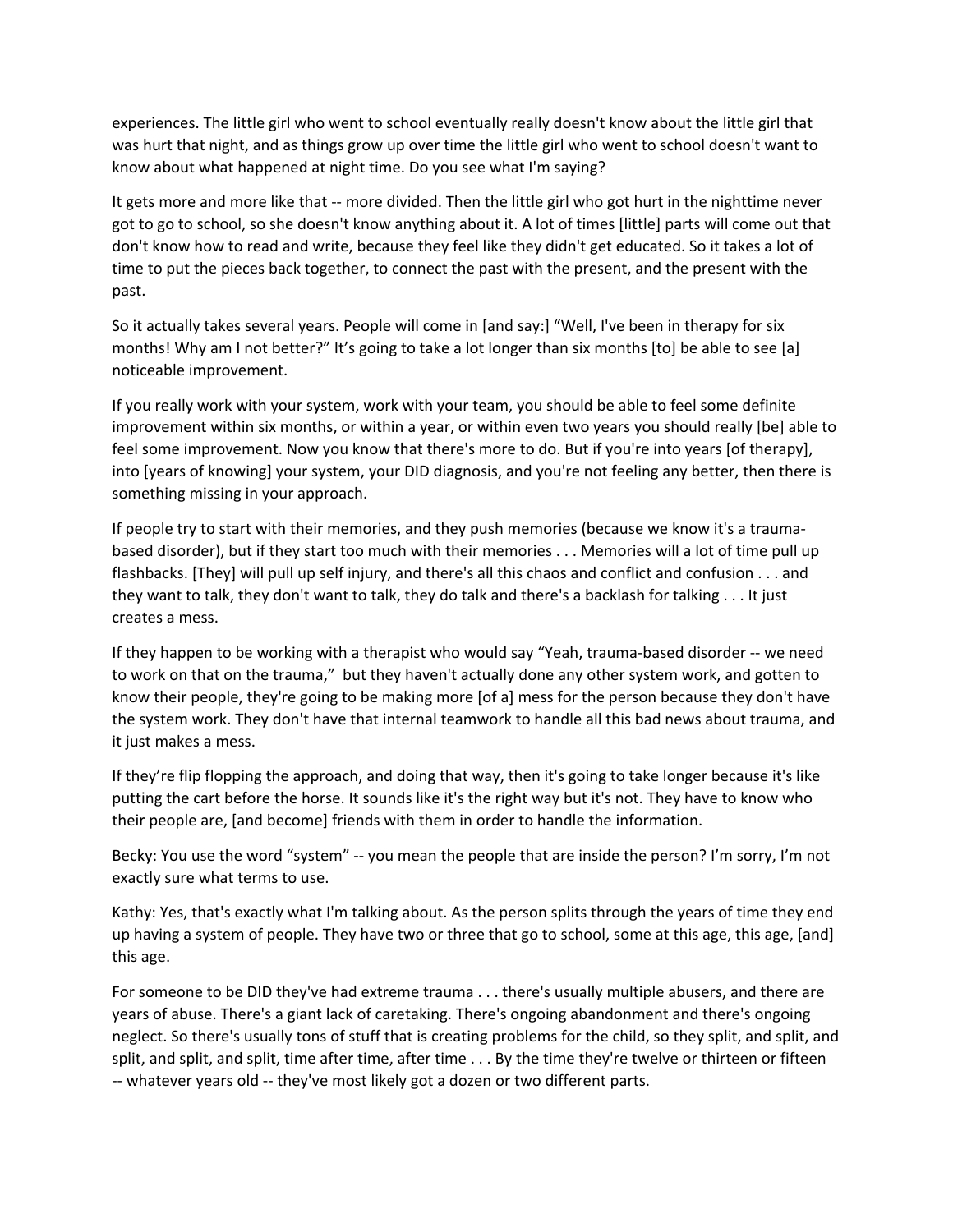It's not uncommon to have a whole lot more than that . . . depending on the situation, because if there's not enough outside care, like a genuine caregiver, or someone who really helps them with the trauma[they will continue to split]. Even if they live in a nice home, [and] everything looks nice on the outside, [if] no one's really helping them with the trauma, then there's still on it by themselves. They don't have the help, they don't have the support, they don't have anyone teaching them, so they just had to keep splitting. It ends up being groups of people in their inside world, so that's why I call it a system.

Becky: That's really interesting . . . I've taken in so much that I'm not exactly sure what to ask next! Where do you start if you're a person with DID and you want to get help? Where do you start to even look for that?

Kathy: Well, you go to discussing dissociation.com! I do get a number of people that do start there relatively early in their healing because it is hard to find a therapist that works with dissociative disorders on a more in-depth basis.

I have to say it's more of a specialty than people realize, than even the profession realizes. There's a lot of people who work with trauma, there's a lot of people that work with sexual abuse, but to work with DID -- it is by far more of a specialized approach.

Like I was saying earlier -- very well meaning therapists could get it completely backwards and not mean to cause any harm, but they can still be taking the wrong approach.

That's not as helpful as somebody who really truly knows "OK, that works, this doesn't, let's do this first," and then that. Those kinds of things. Going to a good trauma therapist . . . is usually a pretty good start anyway.

There's a lot of material available to read nowadays -- back when I first started you could only get books, and then even then it was limited . . . Thank goodness the internet allows for lots of different options [now]! People can learn a lot about how to take care of themselves, how to take care of their system, how to work with their people, how to get to know other people -- and they can do a lot on their own.

Frankly, the more motivated someone is to get to know their system and to pay attention to what they need within themselves, then the better they will do in terms of their healing anyway. You can never ever get all your healing done in a therapist office -- ever, ever, ever -- so you have to be your own [help]. You have to do your own work, so the more you can learn that [the better].

The starting place is really getting to know [your system]. Once you realize you're split you have to get to know your people -- you have to know who they are, who is in there, why [they are who they are]! I mean, not the why in the huge memories, but maybe . . . "that one helped deal with dad," or "OK, that one over there sort of helped with mom," and "these ones over here went to school." You have a sense of who they were -- you might [start with] their names and their ages. I

It's just like when you walk into a classroom, or when you walk into an office filled with people. You don't walk in there and go up to somebody and say "Hey, what's your biggest secret?" You don't do that! You walk in, and you kind of check it out. You look around, and you might sort of say hello to one or two people over here. You might just say "Hello, how are you doing? What are you doing over here?" It's the same kind of social skills that you have in the outside world. You use those same social skills with the inside world as you're meeting your different people -- you just gradually talk to them, and find out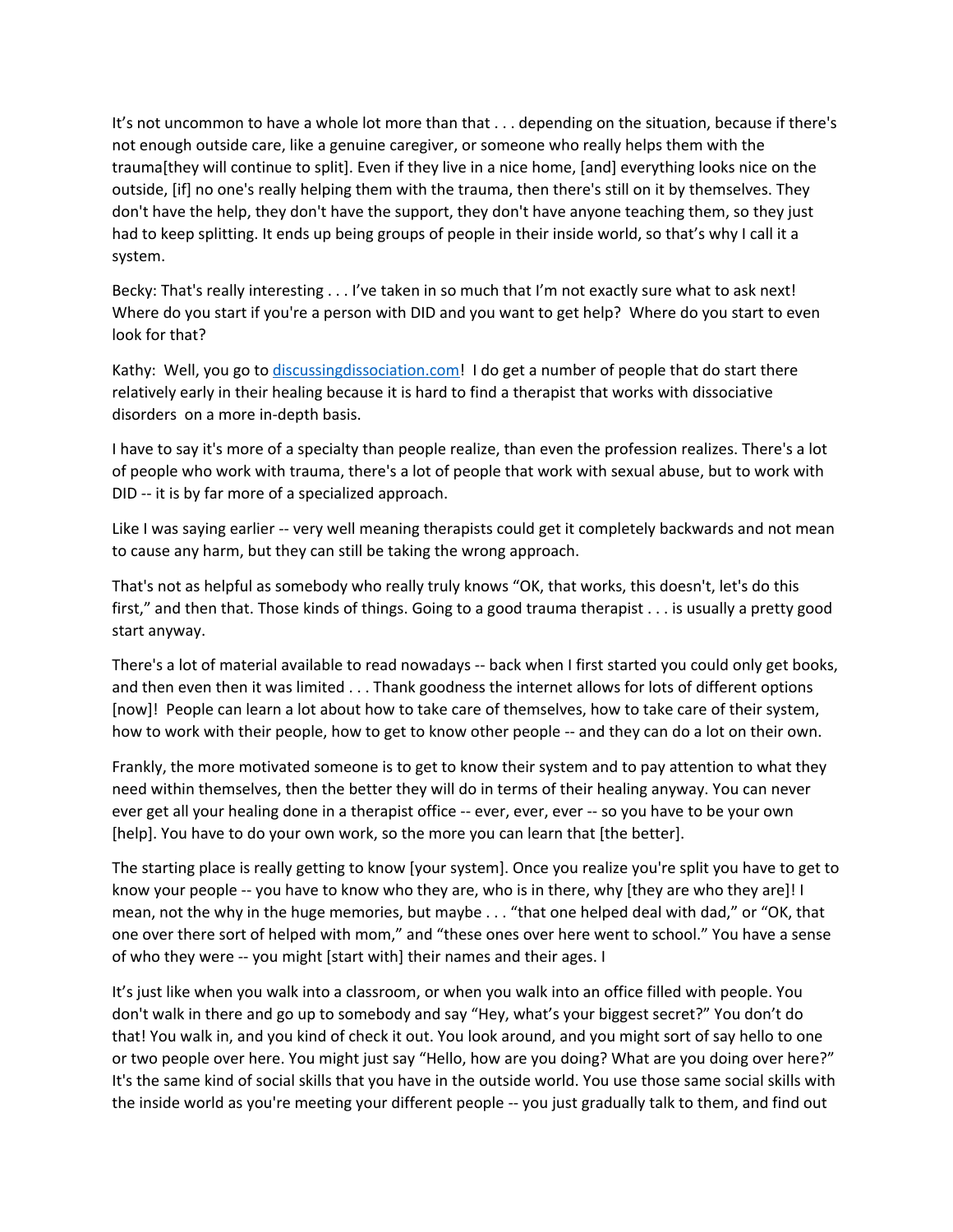more about who knows [what], why they do [what they do,] and you ask them simple questions. "Hey, do you like coffee or tea?" [Then again,] a lot of the parts inside will be traumatized parts, so maybe they've never even had anything to eat (because maybe in their experience they never got to eat). [In that case you could say] "Hey, would you like a sandwich?" You start offering them normal things, and then you let your conversations go into deeper stuff as you get to know them as people. They really will feel . . . as if they were their own person.

Becky: It's really like meeting a bunch of strangers for the first time.

Kathy: Yes it really is . . . These two or three people over here, they [may] know each other, but they don't know those two or three over there. A lot of times these three or four will know about one person, and then that one person knows about those three or four over there . . . It can kind of network out . . . [but] not everybody knows about everybody because the whole purpose of splitting apart in the first place was to divide all that information, and all that trauma, because it was too much for the one person to carry. So it had to be divided, and then amnesic walls had to be put there because that was the whole point in the first place -- [it was] too much in the first place.

They won't all know each other, but . . . most times, somebody will know somebody, who will know somebody [else], who will know somebody else] . . .

Becky: That's really interesting. I hadn't even considered the fact that there could be some parts or some people who essentially have never experienced anything except for trauma.

Kathy: Yes, yes, yes -- and even when you are working with someone with DID you will always, always, always find parts like that because those ones got tucked away, got shoved away. Because that person still had to go out there and function in the rest of the world. They had to go to school, they had to go to work, they had to still maintain life most times. Those parts with the most severe abuse, [with] the most pain or trauma, they had to be tucked away, and then pushed as far back as possible so that other people could go bravely through the day, and go get their A on that math test . . . Those two worlds don't connect.

The ones who deal with the trauma end up -- it's really seriously like they get pushed into these little jail cells of trauma, and maybe even on the inside they still feel like they're in that room, or in that place, and they don't ever get to leave it. Possibly they didn't get to leave it because they fell asleep -- like in their actual lifetime experience, they may have fallen asleep, or they may have dissociated and switched to somebody else.

If their actual memory [is that] they didn't get to leave the room, or they don't remember leaving the room, they think they're still in the room because again, time can get frozen for them. They feel like they still are there because they never got to get out, so that's part of the healing too . . . Not the beginning steps! This is not the beginning, but eventually you find the little ones who are frozen into those kinds of trauma places, and you bring them forward to the here and now, and show them sunshine, and you show them green grass, and you show them flowers, and birds, and puppy dogs, and things that are pleasant. [You] introduce them to pizza and ice cream -- all the good stuff, [because] they haven't had any of the good stuff.

They've only had that trauma, so they need to learn about the present day, the here [and] now, while the ones who've been so focused on the outside world [now] have to hear about the trauma memories.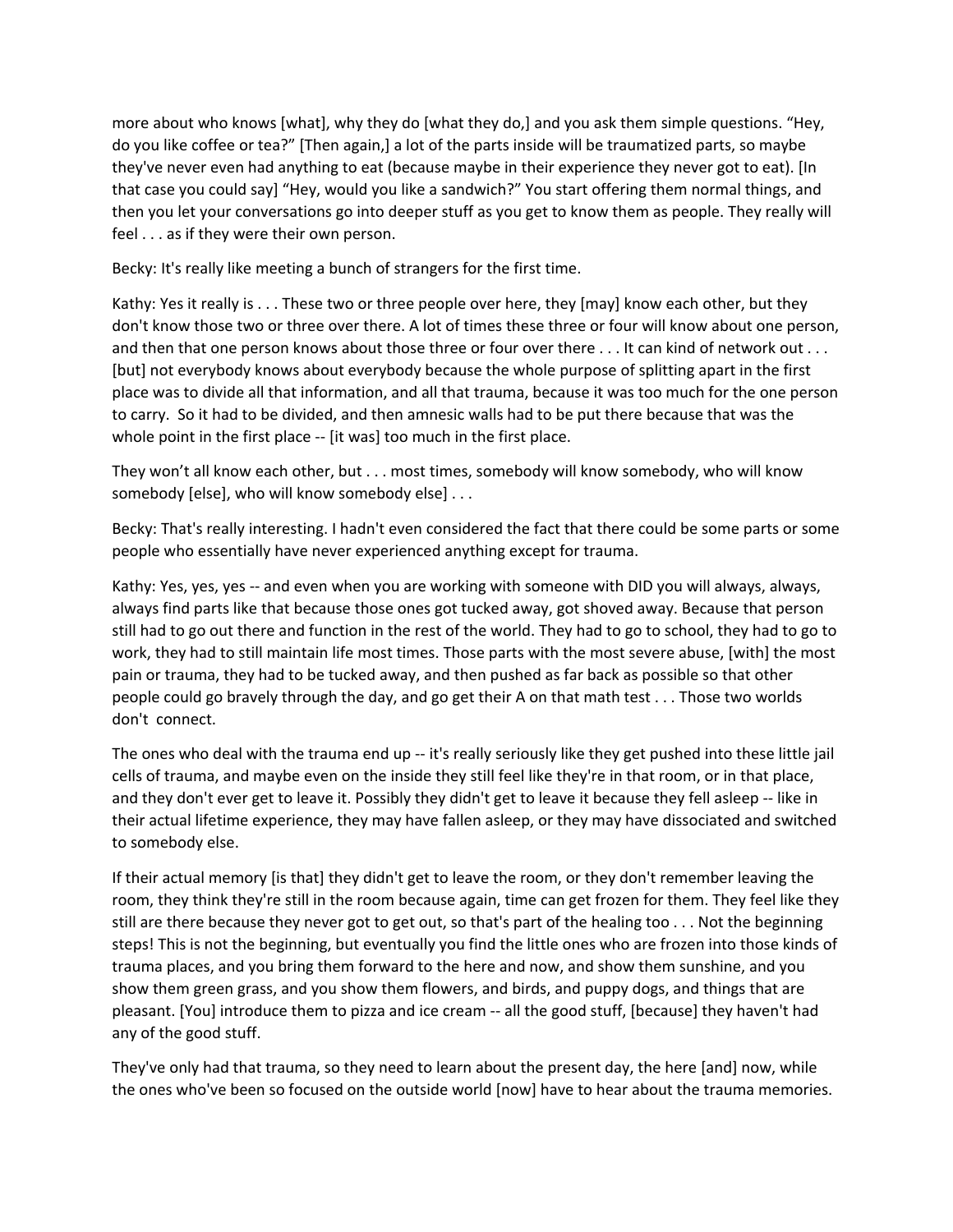[In this way] you get the back and forth of the both of them. The traumatized parts learn about the present day, and the present day people learn about the trauma.

Becky: So it's like an attempt to inform all the parts about each other, and what they've all gone through.

Kathy: Yes! The memories still will stay to whomever they belong to, but it's kind of like "Oh, OK, well that's her memory, but the rest of us can at least know about it now." No one else has to actually take it over, it still belongs to [the original owner], but it just doesn't have to be a secret anymore.

It's just like if you're in a good relationship, or a good family, or a good set of friends -- everybody is still who they are, but there's no toxic secrets, and there's no backstabbing, and there's no hidden secrets that cause problems between them. There is open communication. Everybody has to be who they [are,] but there's openness about what happened, and who knows what, and who's going to do what. It's an effective team and that's what you want with your people.

Becky: That's really interesting. So is it unfair to say that one of them -- one of the people inside -- would be the "real person"?

Kathy: That's a good question -- I get asked that a lot! The real person is everybody.

It differs a little bit from person to person because everybody sort of makes their own system the way they make it. It's not like everybody has to do it exactly the same way -- it's not like anyone taught these two-year olds how to split. They're just doing it how it needs to for them. The real person is the collective whole of everybody -- that's where the real person is. The team as a whole is who they are as a person.

But you will have someone who is most often the front person, the front post, [etcetera]. Whoever deals with the main outside life. Maybe they go by the legal name, maybe they go by the legal name, but that's not really their name, but they know to answer to the legal name . . .

You know that if your driver's license says your name is Sharon, you need to go by the name Sharon, but you know you're not Sharon, because really you're Susie. No one can know that you go around calling yourself Susie, [however]. So the world may think that it's someone named Sharon, but it's whoever inside is just the most qualified to be dealing with the outside life at that time.

The real person got split up many times, and sometimes even if there is one part that stays the front part, they might end up feeling like they are a shell, or a mask, or "I'm just the face in the front." And then it's whoever it is that comes up behind them that helps do the things, because the person at the front, many splits got taken off, and they don't have a whole lot left to just them. Which is a difficult thing for them to come to grips with -- when they realize that they've been shattered like that.

The real person is just the whole of them. They're all real, they're all real. The DID people ask me "Am I real?" Absolutely! Every one of you are real -- every single one of you are real.

So who's the actual original birth person? Well, some people will know and sometimes it's still that little baby, because they split off, they split off. They left the baby untouched. Sometimes somebody will try to own that spot, that's fine. So it just varies. But the whole of who is real is the whole of them. That's my answer to that.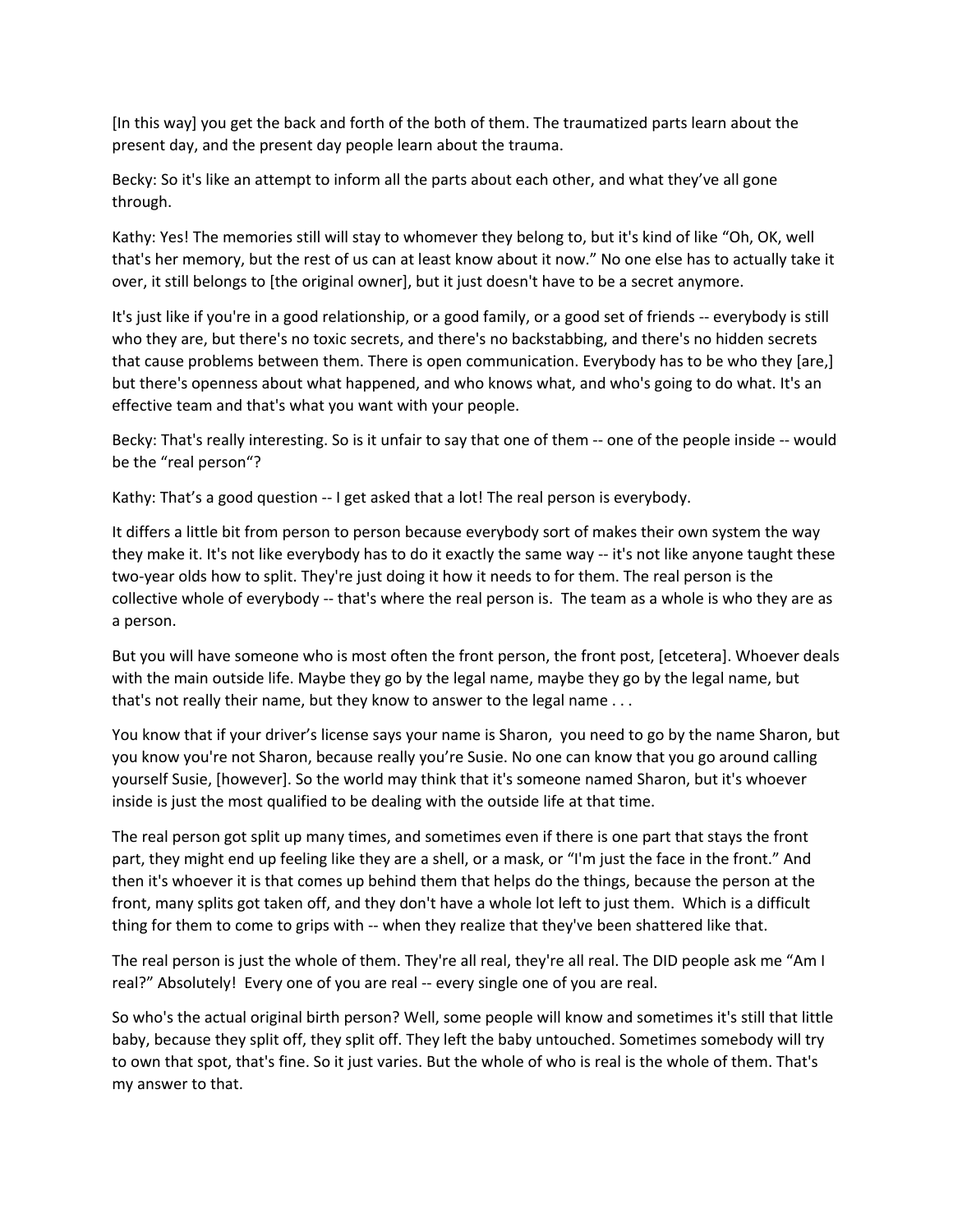Becky: Wow. Right. You mentioned your website Discussing [Dissociation.](http://www.discussingdissociation.com/) [Do] you want to talk some more about that and [what] people can find there?

Kathy: The website is obviously free to the whole world because it's online, and it's a website! At the moment there's almost 400 articles [on the site] because it's been on since 2008. There's lots and lots and lots and lots of free information [there] . . .

I want everyone to know that there's so much to read. Some of it's going to be too hard for you to read, some of it you already know, [and] some of it is going to be like "Oh, you've already said that [in] another place." But you have to say these things 50 different ways, 50 different times, and eventually it's in [your mind].

One of the first articles I wrote was 50 issues in your DID treatment plan. There's just that many things - there's just that much to do! So there's a lot to write about, lots to learn about it, but the blog itself has a bunch of articles. There's a little search bar where you can search certain things. There's a whole bunch of drop-down tabs because I've got 43 different categories (just because that's how many we could fit at the time when we made that thing!). So there's 43 different categories that sort of help you find different specific categories of blog articles.

There's also a "contact me" form where that gets emailed [to us]. My email team will help too. If you can't find a certain topic sometimes they can find it -- if they can't find it, they ask me. Maybe I've written about it, maybe I've not, or [maybe] that's a great idea [and] I really should write about that. I just haven't written about everything!

There's one area I want to point out as well, in particular -- there's a section drop-down tab for DID system work. Then it drops down tabs for therapeutic homework. Click that for certain articles that have little tasks, or ideas for people to do on their own. You know, take this, and take this with your people, and go talk to them, or go figure this out, or ask yourself this question, or ask yourself that question, because I know you can't get everything done in your therapist's office.

And you may not have a therapist or an office to go to. So these are ideas that people can use for their own healing. On top of the blog, just the information there, there's also videos, there's a YouTube channel of lots of videos, there's a whole lot of whole busy groups [that are there] commenting. I have over 8,500 comments at the moment, and [the number] grows everyday! There's a support group of people that come and go, and ask questions, and they read things. To me those comments are the real experts!

I [myself] am not dissociative. I've learned about it because I've been doing this for 30 years. But the real experts are the people who have lived it. Even if you don't understand what I've written about in the article, if you read the comments from the other survivors you will find people that relate, that are saying it like, "Oh my gosh, that's what I experienced!" And you'll find someone in those comments that [can] relate to your problem, whatever you're experiencing. So that's free as well. Feel free to comment [yourself] -- you don't have to use your name. It [does] ask for a name and an email, but your name can be "Joe Schmoe," it can be whatever it wants to be. In fact, I would prefer it to not be your actual name -- so just pick a nickname or something that fits for you and you can comment! So that's a little bit of privacy.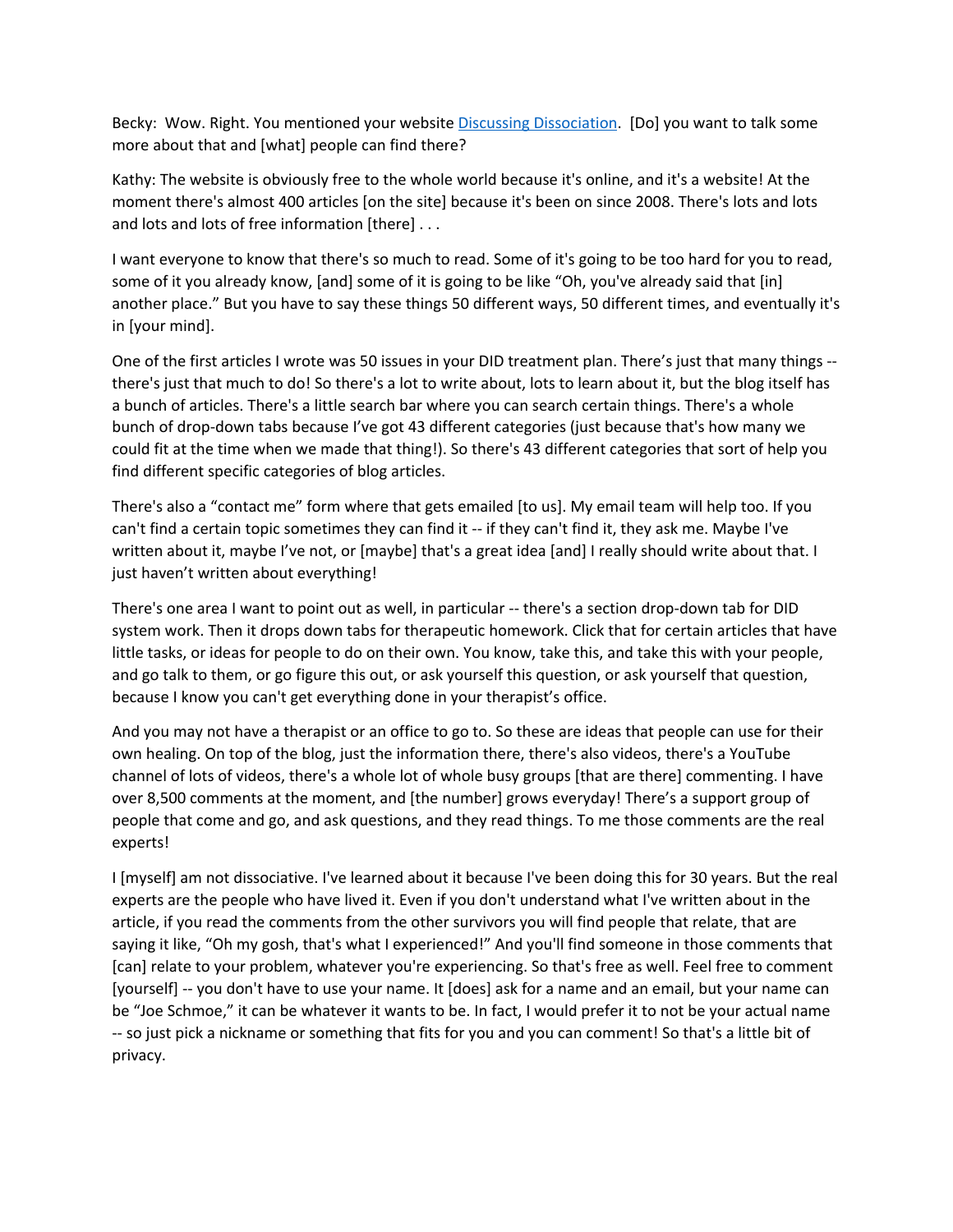So there's that. The DID group members, I call them "group members" because it starts feeling like our little community, and little family. Enough people comment enough times over and over there that feels like we know each other. We've got lots of things going on [at Discussing Dissociation!]

I just released a little thing called "The Saddest Little Bear Story Pack." It was made specifically for people that are new to DID, or they're new to their system, where they don't they don't know how to meet their people. Maybe they have therapeutic help, maybe they don't.

Or, if they're a therapist, maybe they don't know how to help their people with DID, so it can be used either which way. But it's a series of six videos that add up to over 90 minutes of video, where I'm teaching about different things. Then there's a bunch of different activities -- I get a lot of new people that come through there and go "How or what do I do with my DID?" So that's what I recommend - doing the [Saddest] Little Bear Story Pack, because that will help you with those beginning ideas.

Of course, we do phone consultations or email consultations if you want to talk to me, or Laura as well. Laura is the person who does email consultations and she is brilliant! She writes as well. We know what DID is, [so] most likely we can answer your questions, like any specialist, we can dig through the fluff and go boom! Right straight to what it is.

My latest project -- which I'll just mention quickly, because it actually hasn't happened yet! -- but I am working with my web-tech girl as we speak, to build an official forum. Hopefully by the end of this year [2018], I [will] have that out.

These things take . . . forever! Don't even get me started complaining about how long these things take.

Hopefully we'll get that up and it'll be an official forum where people can sign in and have even more privacy than a public blog, or certainly more privacy than a Facebook group.

Becky: That sounds great! Is there anything else that we didn't touch on that you wanted to talk about?

Kathy: I know this topic really well. I could talk and talk as you can see! I can tell you all kinds of things -the main thing is don't give up! Anybody that's dissociative don't give up, because there is help out there, there is hope. As much as it feels really, really difficult and painful and it hurts . . . Oh my gosh this is a really painful disorder, because there's so much trauma to deal with. But you can heal from that, and you have as much opportunity, and choice, and freedom to have your life become beautiful, and happy, and healthy, and satisfying, and peaceful.

All the good things -- you can have [those] too, so don't give up. The whole point in trauma is to get your healing, and then actually truly enjoy your life. That's my wish, and my hope, and my prayer for everyone.

Becky: Well that's a great way to end! Did you want to let it be the way they can find you on social media as well?

Kathy: Yes, I'm on all the social media [platforms,] pretty much [all of them,] except I'm not as active on all of them.

I have a Facebook page, just look under "Discussing Dissociation." My Pinterest is done -- there's a lot of stuff we put on Pinterest -- there's Twitter stuff. You don't find me doing a lot of talking, but I make sure